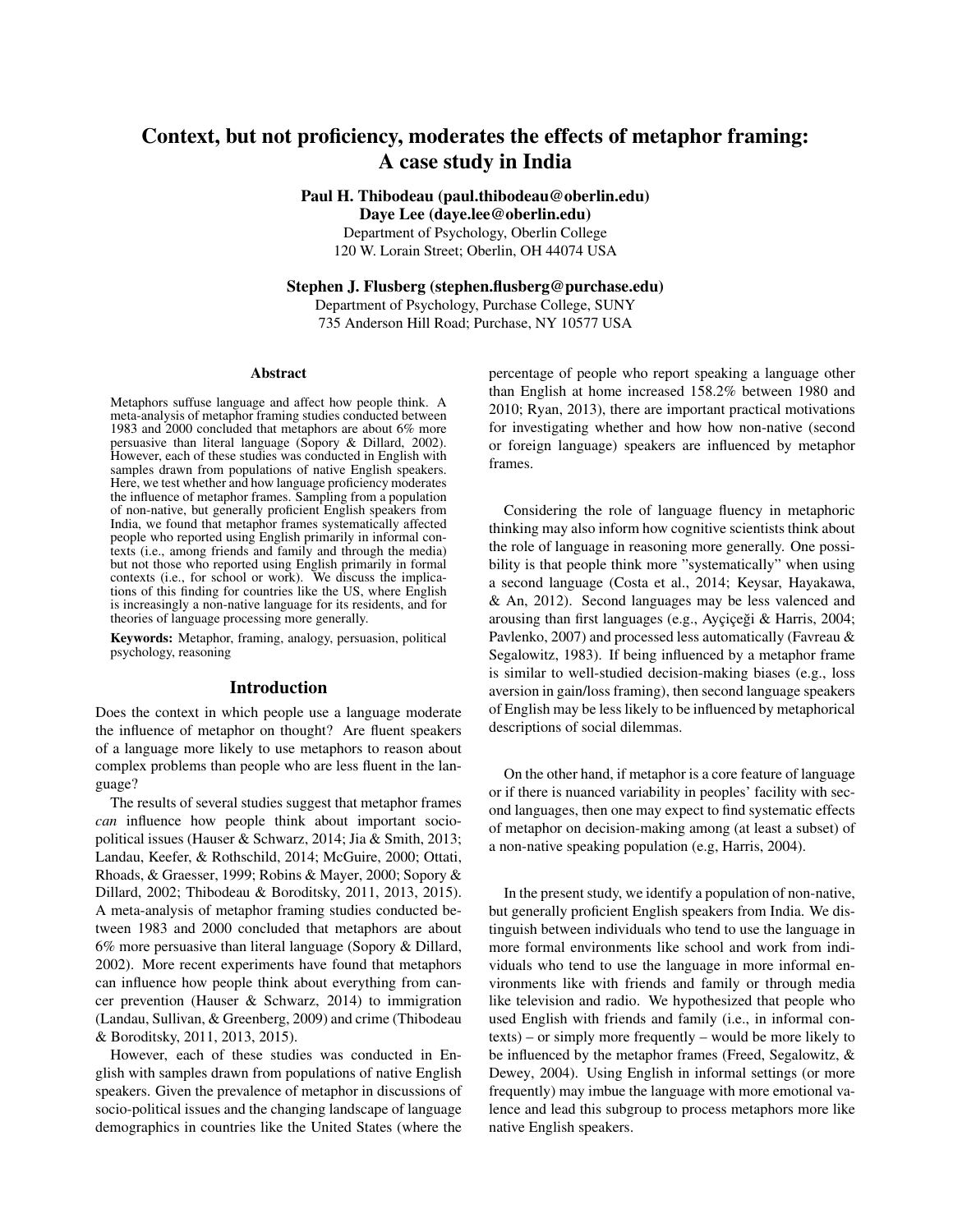# Experiment

## Population and Participants

We recruited participants from India, a country with a diverse population and a rich history of multilingualism (Annamalai, 2004). Although there are more than 150 recognized languages in India and over 500 dialects (Ahmad, 2009), two of the most popular are the two official languages of the country: Hindi and English. As a result, many people who live in India speak both English and Hindi. Importantly though, there is variability in the setting in which people use these languages, the age at which they begin learning these languages, and their level of proficiency with each language.

In addition to providing interesting language demographics, the population of India represents an understudied group in cognitive science (Henrich, Heine, & Norenzayan, 2010). With the increased use of internet-based methodologies (e.g. Amazon's Mechanical Turk; Buhrmester, Kwang, & Gosling, 2011), however, this population is now much more accessible. A recent survey has found that there are more people on Mechanical Turk in India than any other country (Pavlick, Post, Irvine, Kachaev, & Callison-Burch, 2014).

We asked participants in our sample whether they used English in primarily formal (e.g., school and work) or informal contexts (e.g., at home, among friends, via media), as well as a variety of other questions about their familiarity with and use of English. As expected (see Table 1), participants who reported using English more often in informal settings tended to report learning English at an earlier age ( $p = .059$ ) and using English more frequently overall – in every setting that we asked about (e.g., at home, school/work, and among friends and family); these participants also reported that they understood and could speak English better.

As shown in Table 1, participants who reported using English more often in informal settings tended to be more educated: 41.6% of these participants reported having an advanced degree (Master's or Doctorate) compared to 24.7% of participants who reported using English primarily in more formal settings. Thus, the difference between groups may be related to differences in education or motivation or intelligence between groups – but not in socioeconomic status, political ideology, or current age. We consider this possibility by including participants' educational history as a covariate in our analyses.

#### Stimuli

Descriptions of 10 socio-political dilemmas were created. For each issue, two metaphor frames were designed to promote different ways of thinking about the dilemma (see Table 2 for domains and frames). For instance, a crime problem was either described as a VIRUS *plaguing* or BEAST *preying on* a community; in a discussion of education, schools were either described as GARDENS *nurturing* or FACTORIES *molding* young minds.

The metaphor frames and candidate responses were adapted from news reports and other descriptions of the target

Table 1: Patterns of English use as a function of where participants most commonly use the language. Asterisks indicate statistically significant differences between groups at the  ${}^*p$  < .05 and  ${}^{***}p$  < .001 levels.

|                                  | Informal | Formal |
|----------------------------------|----------|--------|
| N                                | 209      | 160    |
| Age of acquisition               | 8.25     | 9.49   |
| Frequency <sup>***</sup> $(1-5)$ | 3.50     | 3.11   |
| Home*** $(1-4)$                  | 3.00     | 2.24   |
| Media*** $(1-4)$                 | 3.26     | 2.90   |
| Friends*** $(1-4)$               | 3.08     | 2.71   |
| Family*** $(1-4)$                | 2.83     | 2.11   |
| School*** $(1-4)$                | 3.73     | 3.27   |
| Work*** $(1-4)$                  | 3.59     | 3.29   |
| Other*** $(1-4)$                 | 2.85     | 2.44   |
| Understand*** $(1-5)$            | 4.42     | 4.07   |
| Speak*** $(1-5)$                 | 4.31     | 3.83   |
| Age                              | 31.95    | 33.44  |
| Education*** $(1-7)$             | 6.30     | 5.92   |
| $Ideology(0-100)$                | 49.16    | 47.73  |
| SES (1-4)                        | 2.31     | 2.26   |
| Gender: Male*                    | 54%      | 66%    |

issues; they were designed to be interpretable by a broad audience (none were about specific issues in the United States, for instance) with common conventional metaphors. Related versions of the stimuli have been used to investigate how metaphors influence thought among native English speakers, thereby providing a point of comparison for the present study (Thibodeau & Gehring, 2015; Thibodeau, in press).

Table 2: Issues and Frames

| <b>Issue</b>             | Frame A         | Frame B        |
|--------------------------|-----------------|----------------|
| Crime                    | Virus           | <b>Beast</b>   |
| Income Inequality        | Destabilize     | Split          |
| Education                | Gardens         | Factories      |
| Environment              | <b>Backbone</b> | Gem            |
| <b>Partisan Politics</b> | Theater         | <b>Battle</b>  |
| Scientific Research      | Puzzle          | Summit         |
| Housing                  | Failing Organ   | <b>Blemish</b> |
| Medicine                 | Ecosystem       | Assembly Line  |
| Cheating                 | Boxer           | Goalkeeper     |
| <b>Sports</b>            | Detective       | Sniper         |

A single follow-up question for each issue asked the participant to suggest a policy intervention, attribute blame, or make an inference about the dilemma described. In every case, participants were asked to select between two candidate responses. For instance, after reading about a crime problem, participants were asked which of two policy interventions they thought would be most likely to reduce crime.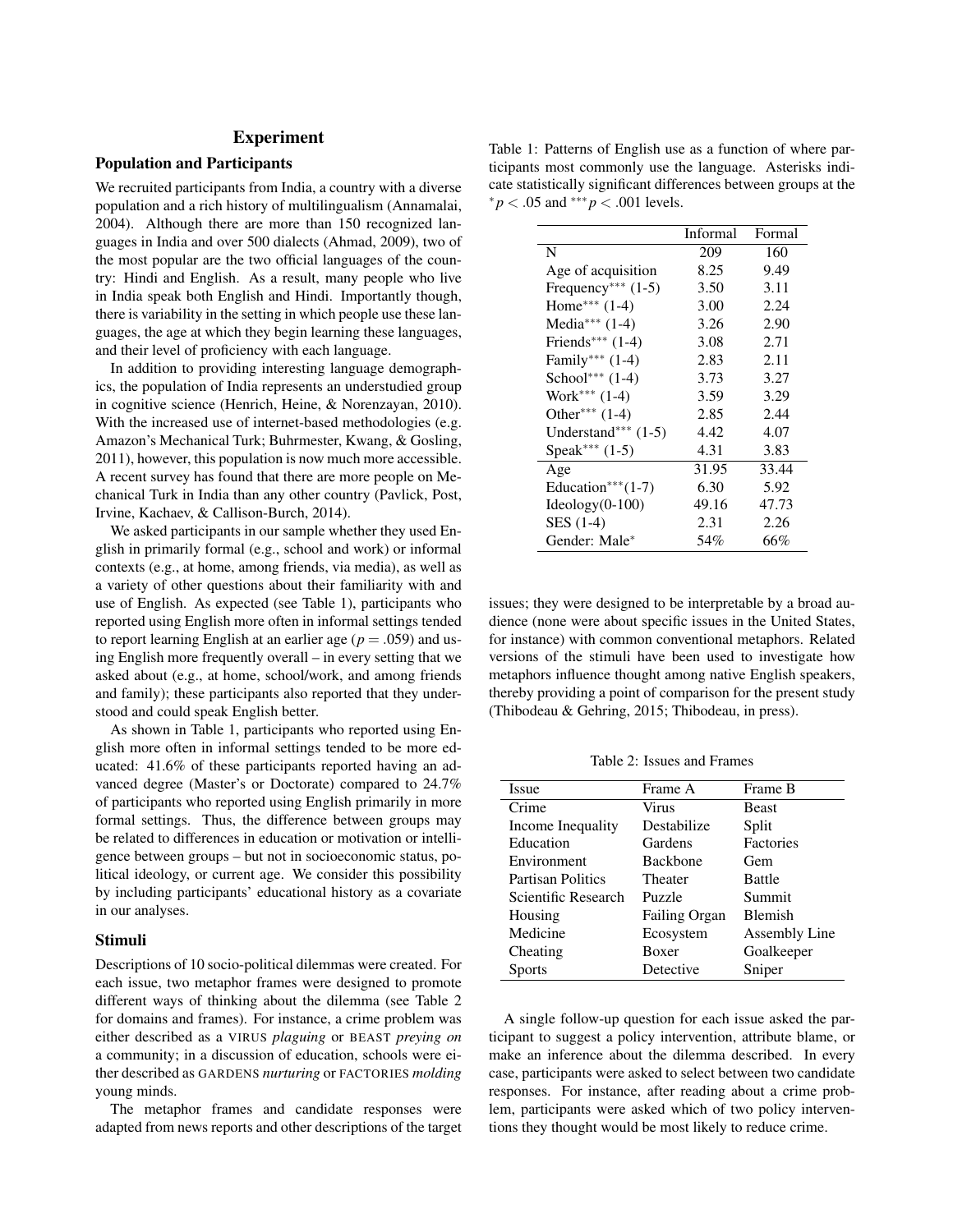For half of the items, the response options were aligned with the metaphor frames; for half of the items, they were not. Consider the following three ways of addressing a crime problem:

- (a) Increase street patrols that look for criminals.
- (b) Reform educational practices and create after school programs.
- (c) Expand economic welfare programs and create jobs.

Prior work has found that "increasing street patrols" is more consistent with a crime BEAST while "reforming educational practices" and "expanding economic programs" are more consistent with a crime VIRUS (Thibodeau & Boroditsky, 2011, 2013). Thus, when a participant is asked to choose between options (a) and (b) or between options (a) and (c), one should expect to find a systematic influence of the frames. Reading about a crime BEAST should make people more likely to suggest "increasing street patrols"; reading about a crime VIRUS should make people less likely to suggest "increasing street patrols" in favor of "education" or "economic" reform. And indeed that is what previous work has found. However, if a participant is asked to choose between options (b) and (c), one should not expect to find a systematic influence of the frames (i.e., because both options are either congruent or incongruent with the metaphor frame).

The present experiment was designed so that each participant would encounter five issues for which the response options mapped clearly onto the metaphor frames (e.g., option *a* contrasted against option *b*) and five issues for which the response options did not map onto different frames (e.g., option *b* contrasted against option *c*).

Since there were only two metaphor frames for each issue, the distinction between *well-aligned* and *non-aligned* refers to a manipulation of the response options. For instance, response options (a) "increase patrols" and (b) "education reform" were considered *well-aligned* to the metaphor frames for the crime dilemma, while response options (b) "education reform" and (c) "economic reform" were considered *nonaligned* to the metaphor frames for the crime dilemma, regardless of whether crime was framed as a BEAST or VIRUS. Each participant read one of the four versions (one of the two metaphor frames; one of the two pairs of response options) of each of the 10 dilemmas.

This distinction between *well-aligned* and *non-aligned* items was validated in a previous study. Thibodeau and Gehring (2015) operationalized this distinction by presenting participants with two metaphor frames and two response options for the 10 issues listed in Table 2 ( $N = 100$  per item). Participants were instructed to match the frames to response options. The degree to which the sample matched response options to frames consistently was taken to reflect the clarity or congruence of conceptual mappings.

For instance, one group of participants was told that two politicians were using different metaphors (BEAST and VIRUS) to argue for different approaches to a city's crime problem: one was encouraging the city to "Increase street patrols that look for criminals" while the other was encouraging the city to "Reform educational practices and create after school programs." For this item, Thibodeau and Gehring (2015) found that 77% of participants matched "patrols" to BEAST and "education" to VIRUS, suggesting that these two response options were *well-aligned* with the frames. Another group of participants was asked to match the same frames with different approaches to the city's crime problem: "Reforming educational practices and create after school programs" and "Expanding economic welfare programs and create jobs." For this item, participants showed less agreement: 59% matched "education" to BEAST and "economy" to VIRUS, suggesting that these two response options were *not well-aligned* with the frames.

Items designated *well-aligned* yielded patterns of matching that were significantly more consistent  $(M = .778, SD = .086)$ than items designated *not well-aligned* ( $M = .575$ ,  $SD =$ *.*056), *t*(9) = 11*.*605, *p < .*001, *d* = 3*.*670 (Thibodeau & Gehring, 2015).

Including this manipulation yielded 40 items: 10 issues, each with two metaphor frames, paired either with responses that mapped clearly onto the frames (*well-aligned*) or with responses that did not map clearly onto the frames (*nonaligned*).

## Procedure

Data from 400 participants were recruited from Amazon Mechanical Turk. Participants were required to live in India and have a good performance record on previous tasks. Participants were instructed to participate only if they were at least 18 years old.

The task involved reading and answering questions about 10 metaphorically framed dilemmas – of which five included response options that were *well-aligned* with the frames and five that included response options that were *not well-aligned*. An embedded timer recorded how long participants spent reading and responding to the dilemmas. Data from participants who spent less than 5 seconds on average or more than a minute on average reading and responding to the dilemmas were excluded  $(n = 31)$ , leaving data from 369 participants for analysis.

After reading and answering questions about the 10 dilemmas, participants were asked about their familiarity with English (i.e., "How frequently do you use English?" "How would you rate your English speaking ability?" "How would you rate your English comprehension ability?"; all rated along 5-point scales), about the context in which they primarily used the language (*formal*: school, work; or *informal*: among friends and family, through media like TV and radio), and about the age at which they began learning English. Participants were also asked about the frequency with which they used English overall and in specific settings (i.e., with friends, family, at school, at work, at home, in media consumption, and in other contexts). They responded to these questions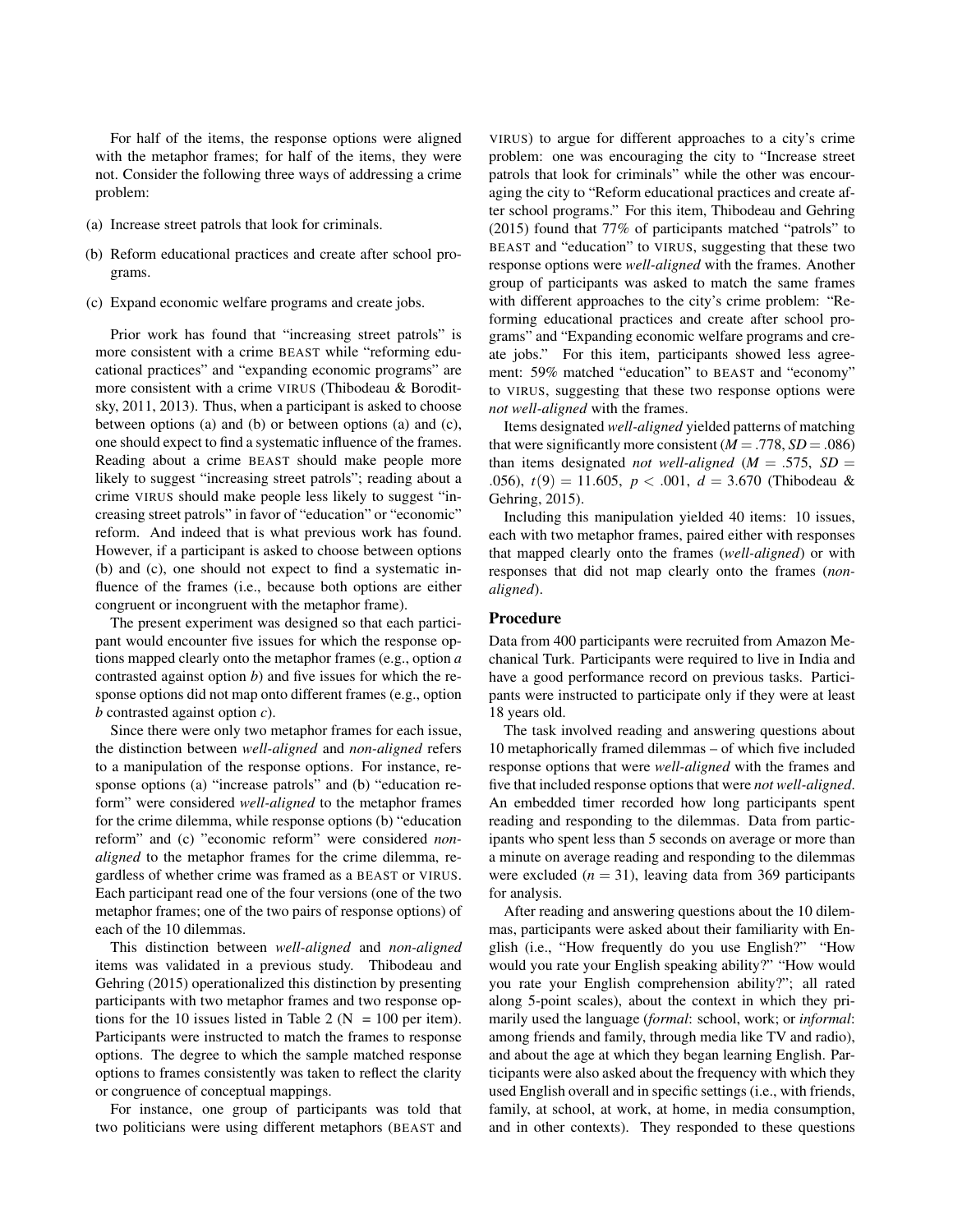using a 4-point scale that ranged from "never' to "very frequently.'

Finally, participants were asked a set of more general demographic questions, including their age, educational history, socio-economic status, political ideology, and gender. Summary statistics related to the language history and demographics of the sample are shown in Table 1.

### Analysis

Responses were coded as "congruent" or "incongruent" with the frame they were presented with. For instance, in the context of the crime example, "Increase street patrols" was coded as congruent with the BEAST frame and incongruent with the VIRUS frame for the *well-aligned* version (i.e., when the response options contrasted "increasing street patrols" with "education reform"); for the *non-aligned* version (i.e., when "education reform" was contrasted against "economic reform"), "economic reform" was coded as congruent with a crime VIRUS and incongruent with a crime BEAST.<sup>1</sup> This approach captures the joint effects of the pairs of metaphor frames and is consistent with prior work on metaphor framing (e.g., Robins & Mayer, 2000; Thibodeau & Boroditsky, 2011, 2013).

One advantage of such a coding scheme is that it provides a clear metric for interpreting the degree to which metaphors influence judgments. Metaphor frames that do not systematically influence the way people think about an issue will yield a congruence score close to .5; metaphor frames that influence people to choose the response option that is consistent with the frame's entailments will yield a congruence score above .5; and metaphors that influence people to choose the response option that is inconsistent with the frame's entailments will yield a congruence score less than .5.

### Results

Separate averages were computed by participant for the proportion of congruent responses to the *well-aligned* items and for the *non-aligned* items. Then a mixed-ANOVA was fit to these scores with two predictors: a within-subjects factor for item type (*aligned* or *not*) and a between-subjects factor for the context in which participants' reported they used English predominantly (2 levels: in *formal* settings like school or *informal* settings like at home). The model revealed a statistically significant interaction between item type and context,  $F(1,367) = 4.406$ ,  $p = .037$ ,  $\eta^2 = .012$ . There were no main effects of item type or English usage context, *F*s *<* 2*.*1, *p*s *> .*15.

As illustrated in Figure 1, participants who reported using English in informal settings were systematically influenced by the metaphor frames when the response options were *wellaligned* with the frames ( $M = .544, 95\%CI = [.503, .585]$ ). Responses were no different from chance in the other three

cases – including for participants who reported using English in formal settings for items that were *well-aligned* (see Figure 1).



Figure 1: Congruent responding by item type (*aligned* or *not*) and where the participant reported using English. Error bars denote 95% confidence intervals.

The percentage of congruent responses by issue for *wellaligned* items are shown in Table 3. One indication that the metaphors affected people who used English in an informal context more than for people who used English in a formal context can be seen in the variability in congruence for the two groups. For participants who reported using English in an informal context, the proportion of congruent responses was more consistent across items  $(SD = .055, 95\% CI_{SD} =$ [.038,.100]) than for participants who reported using English in a formal context  $(SD = .082, 95\%CI_{SD} = [.056, .150]).$ 

Table 3: Percentage of congruent responses by issue for *wellaligned* items by English usage context.

| Issue                    | Informal | Formal |
|--------------------------|----------|--------|
| Crime                    | 52       | 41     |
| Income Inequality        | 55       | 36     |
| Education                | 51       | 48     |
| Environment              | 55       | 44     |
| <b>Partisan Politics</b> | 64       | 62     |
| Scientific Research      | 59       | 51     |
| Housing                  | 46       | 57     |
| Medicine                 | 57       | 38     |
| Cheating                 | 47       | 53     |
| <b>Sports</b>            | 54       | 49     |

As noted earlier, participants who reported using English

<sup>&</sup>lt;sup>1</sup>Although patterns of matching were less systematic for *non- aligned* items, they were different from chance,  $M = .575, 95\%CI =$  $[0.54, 0.61]$ ; range  $=$  [.52, .68], allowing us to code responses as congruent or incongruent with the frame.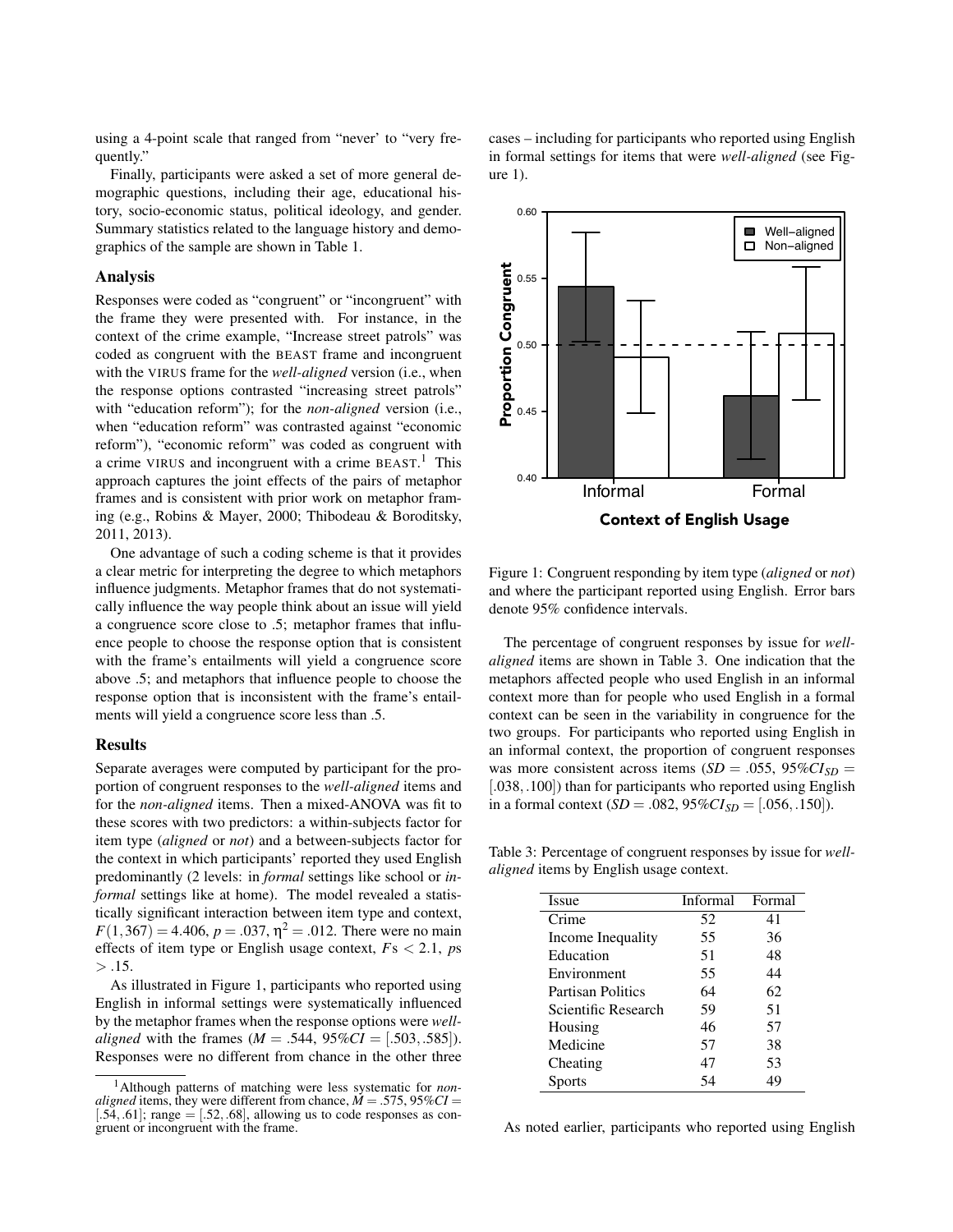primarily in informal settings tended to be better educated than participants who reported using English primarily in formal settings. To test whether this difference could account for the effect of usage context, we added participants' educational history to the ANOVA. In this analysis, the interaction between usage context and item type was consistent with that of the previous model,  $F(1,365) = 4.445$ ,  $p = .036$ . The model did not reveal a main effect of education or interactions (either 2- or 3-way) between education, item type, and usage context,  $Fs < 3$ ,  $ps > .08$ . However, we did find a marginally significant interaction between education and item type,  $F(1,365) = 2.969$ ,  $p = .086$ . Controlling for where participants reported using English, the model suggested that more educated participants were somewhat less likely to give a response that was congruent with how the *well-aligned* dilemmas were framed,  $B = -.017$ ,  $SE = .012$  (for comparison,  $B = .025$ ,  $SE = .012$ , for the interaction between item type and usage context).<sup>2</sup>

We also tested whether language usage frequency, a scalar measure, rather than the setting in which participants reported using English most often, moderated the influence of the metaphor frames. A two-way mixed ANOVA revealed no interaction between item type (*aligned* or *not*) and English usage frequency,  $F(1,367) = 2.115$ ,  $p = .147$ , suggesting that the setting in which people use language impacts how people process metaphor frames—and not just how frequently they use the language. $3$ 

## Discussion

The present study was designed to test whether language proficiency moderates the effects of metaphor framing on reasoning. Consistent with our hypothesis, we found that Indian participants who reported using English in informal settings – at home, with friends and family, and through the media – as opposed to in formal settings like school and work were most likely to show a systematic influence of the metaphor frames. As predicted (and consistent with prior research), this effect was restricted to items for which there was a clear alignment between the frames and response options.

There are several important implications of this finding. First, it represents an initial step toward understanding how non-native speakers process and use metaphors that commonly suffuse discussions of socio-political issues. We found a shift of about 9 percentage points toward the congruent response among participants who reported using English in informal settings, for *well-aligned* items. The magnitude of this effect is similar to what was found with these stimuli among native English speakers: a shift of about 6 percentage points.

This finding suggests that the context in which we learn and use a language can influence how we interpret linguistic information and how the language affects decision-making. Rather than simply distinguishing between native and nonnative speakers of a language or between people who are more or less proficient in the language, we found that usage context affected behavior. On this view, "foreign language effects" (Costa et al., 2014; Keysar et al., 2012) may result from differences in where and how multilinguals use the languages they speak.

Studies of where and how people use language support this interpretation (Marian, Blumenfeld, & Kaushanskaya, 2007). First languages tend to be learned primarily through interactions with friends and family and through media (in relatively informal contexts), whereas second languages are often learned in classroom environments (in comparatively formal contexts).

Of course, it is difficult to distinguish the general influence of language proficiency from the more nuanced influence of contextual factors, as these variables are highly related. People who tend to use a language in familial or social settings tend to consider themselves more proficient in the language. However, an analysis of our data, in which a measure of language fluency was substituted for the measure of usage context, revealed no statistically significant effects, suggesting that the context in which people reported using English mattered more than their self-reported fluency with the language. That said, future work should seek to obtain more objective measures of language proficiency in order to more carefully examine these relationships.

The present work also complements ongoing crosslinguistic investigations of metaphor in conceptual representation. Cognitive linguists have identified remarkable similarity in the kinds of metaphors used for abstract domains like emotions, mental states, and time in different languages (Yu, 1998; Ferreira, 2008). For instance, HEAT is a common metaphor for ANGER in English, as well as in Chinese and Portuguese.

To our knowledge, there has not been systematic investigation of the kinds of conventional metaphors commonly used to discuss socio-political issues across languages. Crime, for instance, may or may not be commonly discussed as a VIRUS or BEAST in places other than the US and in languages other than English. However, our findings suggest that people who use English informally — to talk with friends and family and through the media — are affected by metaphor frames in ways that are quantitatively similar to native English speakers.

## References

- Ahmad, A. (2009). *Geography of the south asian subcontinent: A critical approach*. New Delhi: Concept Publishing Company.
- Annamalai, E. (2004). Nativization of english in india and its effect on multilingualism. *Journal of Language and Poli-*

<sup>&</sup>lt;sup>2</sup>Substituting the measure of education for English usage context revealed no significant main effects or interactions:  $F(1,367) =$ 1*.*637, *p* = *.*202 for the interaction between item type and education in this model.

<sup>&</sup>lt;sup>3</sup>A model with all three predictors revealed a significant interaction between item type and language context,  $F(1,365) = 4.437$ ,  $p = .036$ , consistent with the initial analysis reported, and no other significant main effects or interactions.